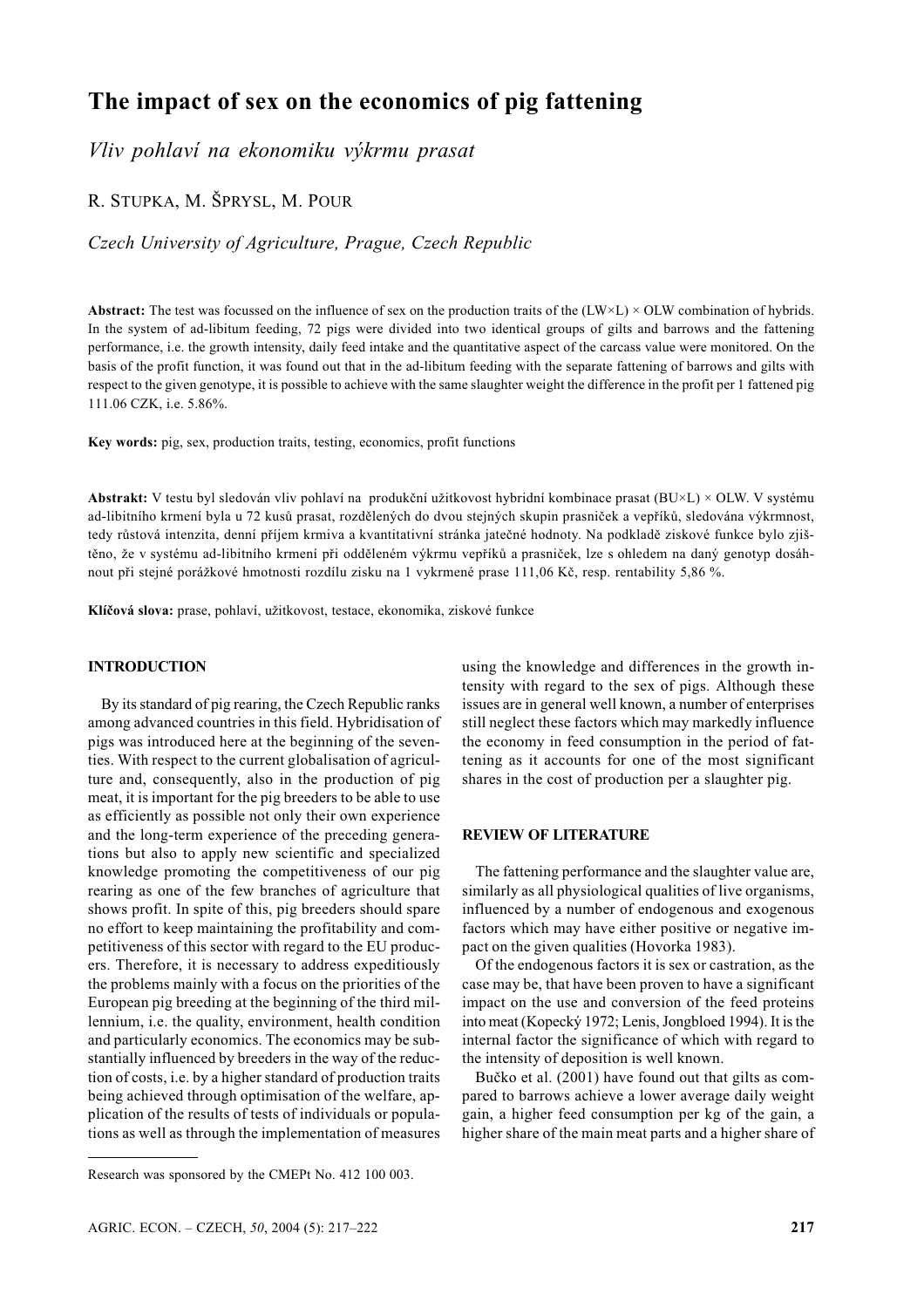ham in the carcass weight. Adamec (1991) states that the findings relating to a higher growth intensity of barrows are associated with a higher feed consumption and a higher share of separable fat while the findings relating to the growth intensity of gilts with the ability to use the feed more efficiently and a higher share of the main meat parts.

As concerns the slaughter value, Hanson (1974), Stupka et al. (1995), Šprysl et al. (2002) state that gilts show in the given weight a higher share of lean meat as compared to barrows, they deposit a lower quantity of fat which is associated with the hormonal differentiation, a different metabolism and a lower feed intake in the ad-libitum technique of feeding. The influence of sex on the composition of carcass of thoroughbred pigs was proved by Pulkrábek et al. (1993, 1994), Pulkrábek (1995) Andersson et al. (1995). They proved the fact that gilts show a better standard of the carcass value, i.e. a higher meatiness than barrows. This fact was logically manifested in the share of fat that was lower in gilts than in barrows.

The differences ensuing from sex are reflected also in the classification according to the basic quality grades. The E and U classes include the better-valued gilt carcasses, in the R class the sex ratio is almost identical and in the O and P classes the representation of sex is changing, i.e. barrow carcasses have a higher share (Pulkrábek 1995).

Koucký et al. (1993) have found out that when classifying barrows and gilts according to the share of lean meat into the S and E classes of the SEUROP system, the total percentage of classified gilts was evidently higher (above  $50\%$ ) as compared to the classification of barrows into these classes, reaching the value of 30%.

#### **METHODS**

The aim of the test was to examine the impact of the production traits characterized by the fattening performance and carcass value on the total economics of pig production with regard to sex.

The test consisted in the comparison of two groups of hybrid pigs of the  $(LW \times L) \times OLW$  genotype penned in compliance with the methodology for the tests of tho-

Table 1. Feeding sheme

| <b>Nutrients</b> |         | Feeding phase         |              |             |  |  |  |
|------------------|---------|-----------------------|--------------|-------------|--|--|--|
| in FCM $(\% )$   |         | up to $35 \text{ kg}$ | $35 - 65$ kg | above 65 kg |  |  |  |
| NL               | (g/kg)  | 195.77                | 178.41       | 147.79      |  |  |  |
| Mep              | (MJ/kg) | 13.24                 | 13.12        | 12.91       |  |  |  |
| Lysine           | (g/kg)  | 10.89                 | 9.51         | 7.69        |  |  |  |
| Threonine        | (g/kg)  | 4.01                  | 3.86         | 4.10        |  |  |  |
| Methionine       | (g/kg)  | 5.78                  | 4.96         | 3.48        |  |  |  |
| Ca               | (g/kg)  | 7.09                  | 6.21         | 5.91        |  |  |  |
| P                | (g/kg)  | 7.27                  | 6.83         | 6.56        |  |  |  |

roughbred and hybrid pigs, observing the principle of penning the animals by couples. The animals included in the test were fed according to the standards of nutrient supply ad-libitum in three phases with a continuous transition by means of the Duräumat self-feeders. Complex feeding mixtures (CFM) used in the tests were three-component mixtures using wheat, barley, soyameal and a feeding supplement (Table 1).

The total number of 72 pigs at the average age of 84 days after the birth at the total average live weight of 27.94 kg were divided in the test according to sex into two groups as follows:

Group 1:36 barrows at the average live weight of 28.00 kg. Group 2: 36 gilts at the average live weight of 27.88 kg.

In order to evaluate the fattening and growth performance, the pigs were regularly weighed at 7 day intervals and the following traits were observed:

- $-$  average live weight during the fattening period (kg),
- $-$  feed conversion ratio (consumption of CFM (kg) per 1 kg of live weight gain),
- $-$  daily feed consumption (consumption of CFM (kg) per  $day)$
- average daily weight gain  $(g)$ .

After achieving the total average live weight of approx. 110 kg, the pigs were slaughtered and realized in the slaughterhouse using the SEUROP system, the ZP method (Pulkrábek 2001, etc.).

The evaluation of the carcass value in each animal was based on:

- $-$  carcass weight of pig (kg),
- $-$  weight of the right half (kg),
- $-$  carcass length (cm),
- back fat thickness at the last sternal vertebra (mm),
- average height of the back fat thickness (mm),
- lean meat share  $(\% )$  (by the ZP method).

The obtained data was processed by mathematical-statistical methods using the SAS program, the differences between the examined traits were tested by the means of the variance analysis.

The following part of the work focussed on the evaluation of the economics of the test with regard to the tested group of pigs by means of the profit function after Poděbradský (1980) Župka (1992):

$$
Zc = \{c_1y_1 - [n_1x_1 + n_2x_2 + (n_3:x_3) + A]\} \times r
$$
  
where:  

$$
r = 365 : (x_2 + k)
$$
  

$$
x_2 = (y'_1 - y'_0) : x'_2
$$
  

$$
Zc = Z \times r
$$
  
where:

- $Zc =$  profit per a capacity unit per year,
- $=$  profit per a slaughter pig. Z
- $=$  turnover rate of pigs per year,  $\mathbf{r}$
- $c_1$  = average market price per a unit of production of carcass halves,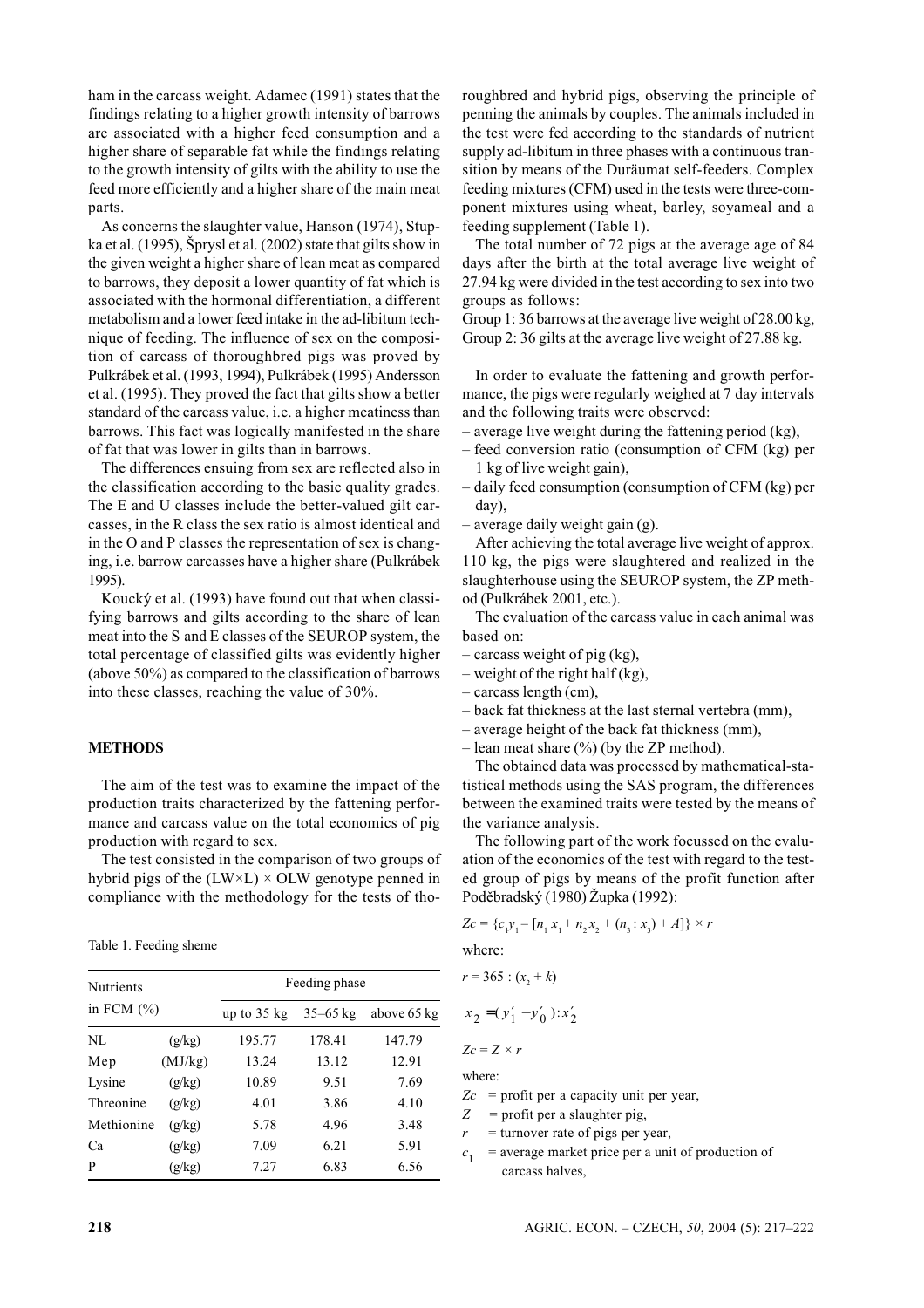- $n_{1}$  $=$  purchase cost per CFM unit,
- = fixed costs per 1 day in feed of a pig in fattening,  $n_{2}$
- $n<sub>3</sub>$  $=$  costs per a sow and litter without costs of treatment and feeding of piglets,
- $\boldsymbol{A}$  $=$  costs of the treatment and feeding of piglets,
- $y_1$ = weight of carcass halves,
- $y_1'$  $=$  live weight of the slaughter pig,
- $=$  live weight of a hog in fattening,  $y'_0$
- $=$  volume of consumed CFM,  $x_1$
- $\frac{x_2}{x_2}$  $=$  period of fattening.
- $=$  average daily weight gain from the beginning of fattening until achieving the market weight,
- = number of reared piglets per a sow and litter,  $x_{3}$
- = number of days between two fattening cycles.  $\boldsymbol{k}$

#### **RESULTS AND DISCUSSION**

The evaluation of the basic fattening performance, i.e. the growth characterized by average daily gain during individual one-week periods and feed ratio conversion or CFM consumption per 1 kg of the gain (CFM/1 kg) in individual groups is shown in Table 2. This Table also shows that better growth results, *i.e.* average daily gain, were achieved by barrows whose average gain in the test reached 925 g as compared to gilts with the gain of 850 g which represents above average values within commercial breeding in the Czech Republic. The achieved values may be assessed as very satisfactory despite the fact that the animals upon their inclusion in the test were in terms of weight under the optimal level in relation to age, on average by 2–3 kg of live weight (Guvokrma 1994; Stupka et al. 1996). A similar trend was confirmed by Bučko et al. (2001) who found out in hybrid barrows during the period of testing an average daily gain of 886.5 g with the consumption of feeding mixtures of 2.99 kg per kg of the gain of live weight. Gilts as compared to barrows achieved a lower average daily gain of 832.3 g with a higher consumption of feed per kg of gain  $(3.13 \text{ kg})$ .

A more detailed analysis of the course and standard of the achieved gains shows evidently that the highest gain was achieved by barrows in the live weight range of 50–90 kg, and gilts in the live weight range of 70–90 kg. In general, starting from the weight of approximately 100 kg there occurred a relative decrease in gains, which corresponds with the characteristics of the given genotype. This corresponds also to the work by Hovorka (1989) who states that the impact of sex is evident mainly after the achievement of sexual maturity, i.e. approximately starting from 50–70 kg of live weight.

As concerns the feed conversion, it is obvious that a statistically significant difference of 0.31 kg ( $P < 0.01$ ) was achieved within the comparison of barrows and gilts in favour of gilts. The achieved values may be assessed as very satisfactory, mainly because of ad-libitum feeding that is characterized by a higher consumption of feed. A significant increase of conversion in relation to the gain was recorded in pigs starting from 100 kg of live weight. On the basis of the achieved results, it is necessary to consider the recommendation

Table 2. Evaluation of the feeding performance of tested pigs by sex ( $n = 72$ )

|     | Barrows $(n = 36)$                  |      |                                              |      |                  |     | Gilts ( $n = 36$ )                  |       |                                              |      |                  |  |
|-----|-------------------------------------|------|----------------------------------------------|------|------------------|-----|-------------------------------------|-------|----------------------------------------------|------|------------------|--|
| Age | average live<br>weight $(kg)$       |      | feed conversion ratio<br>(kg CFM/kg of gain) |      | gain<br>(g/day)  | Age | average live<br>weight $(kg)$       |       | feed conversion ratio<br>(kg CFM/kg of gain) |      | gain<br>(g/day)  |  |
|     | $\overline{x} \pm s_{\overline{x}}$ | S    | $\overline{x} \pm s_{\overline{x}}$          | S    | $\overline{x}$   |     | $\overline{x} \pm s_{\overline{x}}$ | S     | $\overline{x} \pm s_{\overline{x}}$          | S    | $\overline{x}$   |  |
| 84  | $28.00 \pm 1.29$                    | 4.47 |                                              |      |                  | 83  | $27.88 \pm 1.22$                    | 4.23  |                                              |      |                  |  |
| 91  | $34.46 \pm 1.59$                    | 5.92 | $2.35 \pm 0.44$                              | 1.51 | 807              | 90  | $33.79 \pm 1.53$                    | 5.30  | $1.83 \pm 0.12$                              | 0.42 | 740              |  |
| 98  | $39.88 \pm 1.85$                    | 6.41 | $3.51 \pm 1.27$                              | 4.39 | 774              | 97  | $39.00 \pm 1.75$                    | 6.06  | $2.43 \pm 0.28$                              | 0.97 | 744              |  |
| 105 | $47.54 \pm 2.12$                    | 7.36 | $2.37 \pm 0.17$                              | 0.58 | 1 0 9 5          | 104 | $45.00 \pm 2.11$                    | 7.32  | $1.94 \pm 0.08$                              | 0.28 | 857              |  |
| 112 | $55.17 \pm 2.08$                    | 7.22 | $2.45 \pm 0.10$                              | 0.34 | 1 0 8 9          | 111 | $51.13 \pm 2.35$                    | 8.14  | $2.48 \pm 0.24$                              | 0.83 | 875              |  |
| 119 | $61.42 \pm 2.03$                    | 7.04 | $3.10 \pm 0.24$                              | 0.82 | 893              | 118 | $57.38 \pm 2.53$                    | 8.78  | $2.49 \pm 0.17$                              | 0.59 | 893              |  |
| 126 | $67.21 \pm 1.95$                    | 6.74 | $3.51 \pm 0.19$                              | 0.65 | 827              | 125 | $62.25 \pm 2.47$                    | 8.57  | $3.31 \pm 0.25$                              | 0.86 | 696              |  |
| 133 | $74.75 \pm 2.26$                    | 7.83 | $2.78 \pm 0.18$                              | 0.64 | 1 0 7 7          | 132 | $68.58 \pm 2.76$                    | 9.55  | $2.86 \pm 0.27$                              | 0.93 | 905              |  |
| 140 | $81.42 \pm 2.43$                    | 8.41 | $3.37 \pm 0.19$                              | 0.67 | 952              | 139 | $74.46 \pm 2.65$                    | 9.16  | $2.93 \pm 0.17$                              | 0.60 | 839              |  |
| 147 | $89.33 \pm 2.43$                    | 8.41 | $2.82 \pm 0.15$                              | 0.53 | 1 1 3 1          | 146 | $81.58 \pm 2.88$                    | 9.97  | $2.80 \pm 0.17$                              | 0.59 | 1018             |  |
| 154 | $95.42 \pm 2.51$                    | 8.71 | $3.95 \pm 0.28$                              | 0.97 | 869              | 153 | $88.00 \pm 2.71$                    | 9.39  | $3.23 \pm 0.29$                              | 1.01 | 917              |  |
| 161 | $100.96 \pm 2.56$ 8.86              |      | $4.33 \pm 0.35$                              | 1.21 | 792              | 160 | $93.08 \pm 2.89$                    | 10.01 | $3.87 \pm 0.23$                              | 0.79 | 726              |  |
| 168 | $107.88 \pm 2.44$                   | 8.46 | $3.51 \pm 0.17$                              | 0.57 | 988              | 167 | $99.27 \pm 3.08$                    | 10.67 | $3.58 \pm 0.34$                              | 1.16 | 887              |  |
| 175 | $112.21 \pm 2.53$                   | 8.77 | $4.90 \pm 1.10$                              | 3.82 | 619              | 174 | $105.25 \pm 2.85$                   | 9.86  | $3.67 \pm 0.24$                              | 0.83 | 851              |  |
| Σ   | $112.21^a \pm 2.53$                 | 8.77 | $3.05^{\rm A} \pm 0.08$                      | 0.29 | 925 <sup>a</sup> | Σ   | $105.25^a \pm 2.85$                 | 9.86  | $2.74^{\rm A} \pm 0.09$                      | 0.31 | 850 <sup>a</sup> |  |

The differences of values marked by the same letters are statistically significant.

Letter A was used for  $P \le 0.01$ , letter a for  $P \le 0.05$ .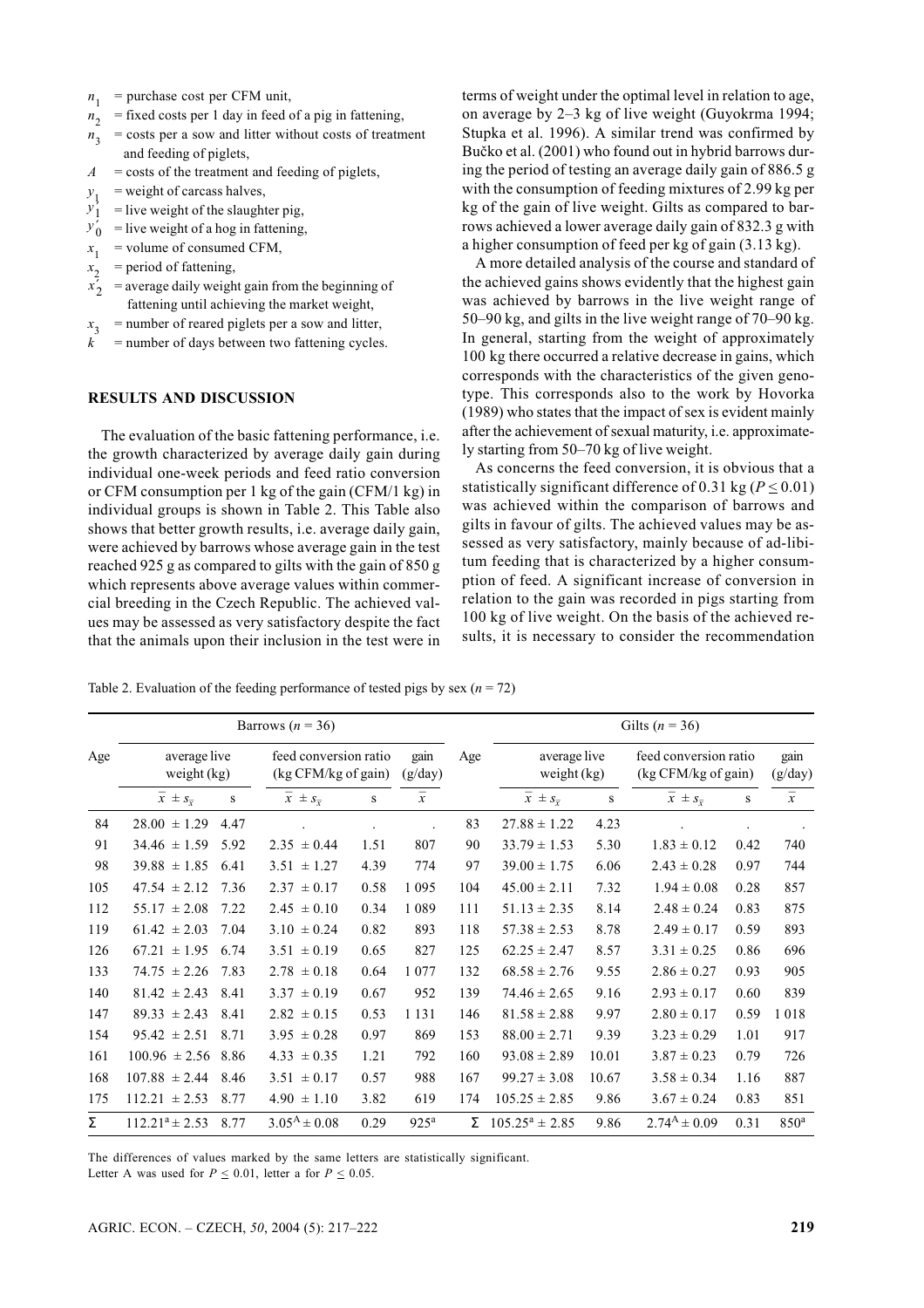Table 3. General evaluation of indicators of CFM consumption by sex ( $n = 72$ )

| Group          | n  | CFM consumption Number of days Gain for the<br>for the period (kg) in feed per period period, total |         |        | Average daily<br>gain(g) | Conversion in<br>kg/kg of gain | FM consumption<br>in kg/days in feed |
|----------------|----|-----------------------------------------------------------------------------------------------------|---------|--------|--------------------------|--------------------------------|--------------------------------------|
| <b>Barrows</b> | 36 | 9196.8 <sup>A</sup>                                                                                 | 3 2 7 6 | 3031.5 | 925.0                    | 3.05 <sup>A</sup>              | 2.81 <sup>A</sup>                    |
| Gilts          | 36 | 7605.6 <sup>A</sup>                                                                                 | 3 2 7 6 | 2785.5 | 850.0                    | 2.74 <sup>A</sup>              | 2.32 <sup>A</sup>                    |

The differences of values marked by the same letters are statistically significant Letter A was used for  $P \leq 0.01$ 

Table 4. Overview of indicators of slaughter value of tested pigs at the time of slaughter in relation to sex ( $n = 72$ )

| Group                                      | Barrows $(n = 36)$                  |      | Gilts ( $n = 36$ )                  |      |  |
|--------------------------------------------|-------------------------------------|------|-------------------------------------|------|--|
| Indicator                                  | $\overline{x} \pm s_{\overline{z}}$ | S    | $\overline{x} \pm s_{\overline{x}}$ | s    |  |
| Weight of pig carcasses in warm state (kg) | $95.92 \pm 2.098$                   | 7.27 | $90.33 \pm 2.583$                   | 8.95 |  |
| Weight of the right half $(kg)$            | $47.58 \pm 1.158$                   | 4.01 | $44.42 \pm 1.240$                   | 4.29 |  |
| Carcass length (cm)                        | $87.83 \pm 0.815$                   | 2.82 | $87.42 \pm 0.830$                   | 2.87 |  |
| Height of the back fat (mm)                | $21.58 \pm 0.570$                   | 1.98 | $16.50 \pm 1.026$                   | 3.55 |  |
| Average height of the back fat (mm)        | $28.50 \pm 0.557$                   | 1.93 | $25.25 \pm 0.871$                   | 3.02 |  |
| Share of meat of ZP $(\% )$                | $54.38^a \pm 0.714$                 | 2.47 | $57.38^a \pm 0.996$                 | 3.45 |  |

The differences of values marked by the same letters are statistically significant

Letter a was used for  $P \leq 0.05$ 

to set the slaughter weight of the tested genotype at the value of  $105-107$  kg.

The summary results included in Table 2 that characterize the general indicators of the growth of pigs in the test prove a higher growth intensity and an evidently  $(P \le 0.01)$  higher feed intake of barrows as compared to gilts which corresponds with the achieved total feed conversion. In case of the average feed conversion and feed consumption per a day in feed, statistically highly significant differences were found out between barrows and gilts complying with the conclusions of Adamec (1991). Bučko et al. (2001).

Table 4 shows an overview of basic indicators of the slaughter value of the tested pigs at the time of slaughter with regard to sex. Based on the achieved results it may be stated that no indicator recorded a statistically significant difference, except for the share of meat. The

Table 5. Realization of slaughter pigs by means of the SEUROP – ZP system  $(n = 72)$ 

|       |                  | <b>Barrows</b>        |               |                  | Gilts<br>pig carcasses<br>(kg) |               |  |  |
|-------|------------------|-----------------------|---------------|------------------|--------------------------------|---------------|--|--|
| Class |                  | pig carcasses<br>(kg) |               |                  |                                |               |  |  |
|       | $\boldsymbol{n}$ | $\overline{x}$        | $\frac{0}{0}$ | $\boldsymbol{n}$ | $\overline{x}$                 | $\frac{0}{0}$ |  |  |
| S     | ۰                |                       |               | 6                | 91                             | 16.67         |  |  |
| E     | 9                | 95.0                  | 25.00         | 24               | 89                             | 66.67         |  |  |
| U     | 24               | 98.0                  | 66.67         | 6                | 94                             | 16.66         |  |  |
| R     | 3                | 84.0                  | 8.33          |                  | ٠                              |               |  |  |
| Total | 36               |                       | 100.00        | 36               |                                | 100.0         |  |  |

trend was confirmed of a lower average height of the back fat in gilts as compared to barrows by 3.25 mm. Koucký et al. (1993) found out in gilts a lower average height of the back fat by 5.3 mm, Poltársky and Palanská (1991) by 3.1 mm, Adamec (1991) and Šprysl et al. (1995) by 8 mm. In addition, a statistically significantly higher percentage of meat in pig carcasses was found out in gilts  $(57.38\%)$  than in barrows  $(54.38\%)$ . The difference represented 3%. The same conclusions were arrived at by Pulkrábek et al. (1994, 1995). Stupka et al.  $(1995).$ 

The Table 5 shows the evaluation of pigs from the viewpoint of their realization and classification into individual classes of the SEUROP system. It is obvious that gilts were classified better, namely in the S class where in total 16.67% of the animals were realized and in the E class that included 66.67% of gilts and only 25% of barrows. By contrast, in barrows the highest share of pigs. namely 66.67%, was included in the U class and even 8.33% of the animals were included in class R.

Pulkrábek et al. (1995) have found out that gilts are more favourably evaluated in the E and U classes, in the R class the sex ratio is almost identical and in the O and P classes the representation of sex is changing, i.e. they include a higher share of barrow carcasses. Koucký et al. (1993) state that when classifying barrows and gilts according to the share of lean meat into the S and E classes of the SEUROP system, the total percentage of included gilts was evidently higher (over 50%) as compared to the inclusion of barrows in these classes reaching the value of 30%. The achieved results have significantly influenced the resulting sales.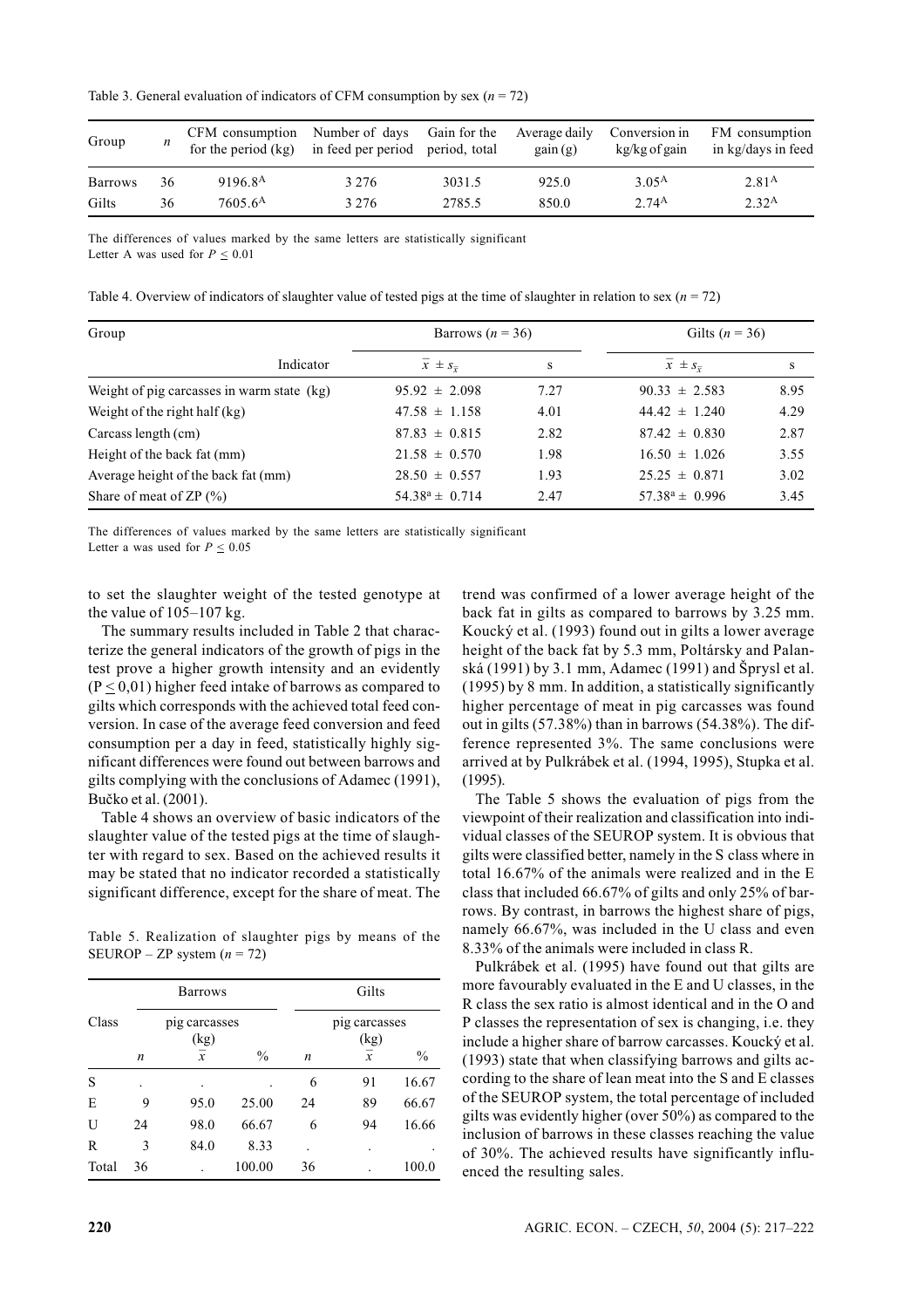Table 6. Economic evaluation of the tested groups of pigs

| Indicator                                    | <b>Barrows</b> | Gilts                |
|----------------------------------------------|----------------|----------------------|
| Number of pigs in group                      | 36             | 36                   |
| Cost of: (CZK)                               |                |                      |
| $-$ price of 1 hog                           | 1 680.00       | 1723.20 <sup>X</sup> |
| $-$ feed/1 pig in the test                   | 1 326.23       | 1 095.14             |
| $-\text{cost. total/1pc}$                    | 3 006.23       | 2 818.34             |
| $-1$ day in feed                             | 15.75          | 12.03                |
| $-1$ kg in the test                          | 14.57          | 14.15                |
| Sales per 1 pig (CZK)                        | 3 870.00       | 3 793.17             |
| Market price of 1 kg<br>of dead weight (CZK) | 40.35          | 41.99                |
| Profit per 1 pig $(CZK)$                     | 863.77         | 974.83               |
| Profitability per 1 pig $(\%)$               | 28.73          | 34.59                |

Production costs  $=$  include only the price of a hog and the price of feed /1pig in the test

Note: The economics of the tested groups of pigs is based only on the input prices of CFM components set in advance and the market price of slaughter pigs. The price of a hog-gilt marked by  $x$  is related to its price at the age of 84 days.

For the purpose of a general evaluation of the impact of sex on the economy of production, it is necessary to determine the profit per a production unit by means of the average market price and own costs in the test that in this case consist only of the purchase price of a hog and cost of the feed, as shown by Table 6 where the cost per a hog in gilts was corrected to the common age of 84 days.

The achieved economic indicators included in Table 6 show that from the viewpoint of profitability, gilts recorded better indicators than barrows which in terms of profit per 1 pig, or profitability amounts to the difference of 111.06 CZK or 5.86%. Ensuing from the total economics is the fact that the identified differences with regard to sex are significant due to a more advantageous realization of gilts in the S, E classes. By contrast, barrows achieved a higher growth intensity and, consequently, also a higher slaughter weight and a lower share of meat in the pig carcass. The findings confirm the necessity of a separate fattening in the production pig rearing with the introduction of controlled feeding of barrows and ad-libitum feeding of gilts. The conclusions correspond with the work by Stupka et al. (2003).

## **CONCLUSION**

The test was made in the test centre in Ploskov near Lány. It included 72 hybrid pigs of the  $(LW \times L) \times OLW$ genotype, divided into two identical groups of barrows and gilts, and examined the impact of sex on the production traits and economy of production. These groups of pigs were tested based on the respective methodology from the viewpoint of the fattening performance and slaughter value. At the end of the test, the results were evaluated by means of the profit function. The conclusion is that in the ad-libitum system of feeding with separate fattening of barrows and gilts, a difference in the profit may be achieved with regard to the given genotype per 1 fattened pig amounting to 111.06 CZK, i.e. 5.86%.

## **REFERENCES**

- Adamec T. (1991): Vliv pohlaví a porážkových hmotností prasat na ukazetele výkrmnosti a jatečné hodnoty. Náš chov.  $50:369 - 370$
- Andersson A., Hansson I., Lundström K., Karlsson A. (1995): Influence of sex and breed on the precision of the Swedish pig carcass grading. Swedish, J. Agric. Res., 25: 51-59.
- Bučko O., Vaňo M., Kováč L., Vagač G. (2001): Produkčné ukazovatele hybridnej skupiny ošípaných testovanej na NSVJH Nitre. Chov ošípaných v 21. storočí, Medzinárodná konferencia, Nitra: 48-51.
- Guyokrma, norma růstu (1994).
- Hanson L. (1974): Effect of sex and slaughter weight on growth feed efficiency and carcass characteristics of pigs. Lantbrukschöhskolan, 5.
- Hovorka F. (1983): Chov prasat. SZN, Praha, 531 s.
- Hovorka F. (1989): Faktory ovlivňující výkrmnost, jatečnou hodnotu a kvalitu masa, VŠZ, Praha, 148 s.
- Kopecký O., Půda J., Pasičná N. (1972): Analýza zkoušek masné užitkovosti prasat v porážkové váze 90 a 110 kg. Živ. výr., 17: 29–36.
- Koucký M., Naděje B., Adamec T., Ševčíková S. (1993): Kvalitativní znaky jatečných prasat odlišného pohlaví. Živ. výr.,  $38:765 - 773.$
- Lenis N.P., Jongbloed A.W. (1994): Principles of Pig Sci. Nottingham Press: 355-373.
- Poděbradský Z. (1980): Ekonomické aspekty racionalizačních opatření v chovu prasat. Stud. inform. ÚVTIZ, Zem. ekonom., (1).
- Poltársky J., Palanská O. (1991): Vplyv pohlavia a porážkovej hmotnosti na výkrmovú schopnosť a kvalitu mäsa ošípaných. Živ. výr., 36: 685–693.
- Pulkrábek J., Adamec T., Wolf J., Jakubec V., Houška L., Štefunka F. (1993): Možnosti stanovení podílu libového masa v jatečných půlkách prasat. Živ. výr., 38: 269–276.
- Pulkrábek J., Fiedler J., Smital J., Houška L., Adamec T. (1994): Podíl tkání v jatečném těle u plemen prasat chovaných v České republice. Živ. výr., 39: 743–751.
- Pulkrábek J. (1995): Turnusový výkrm a nové hodnocení jatečných prasat. Náš chov, 55: 7-8.
- Pulkrábek J. (2001): Zajištění objektivního zpeněžování prasat systémem SEUROP - kontrolní mechanizmy. Aktuální problémy chovu prasat, ČZU, Praha.
- Stupka R., Šprysl M., Pour M. (1995): The effect of age, weight and sex on the meat production during pig fattening period. 46<sup>th</sup> EAAP, Prague, 284 p.
- Stupka R., Šprysl M., Pour M. (1996): The relation of live weight and age at stocking of fattening barows and gilts to growth value.  $47<sup>th</sup>$  EAAP Lillehammer, Norway, 251 p.